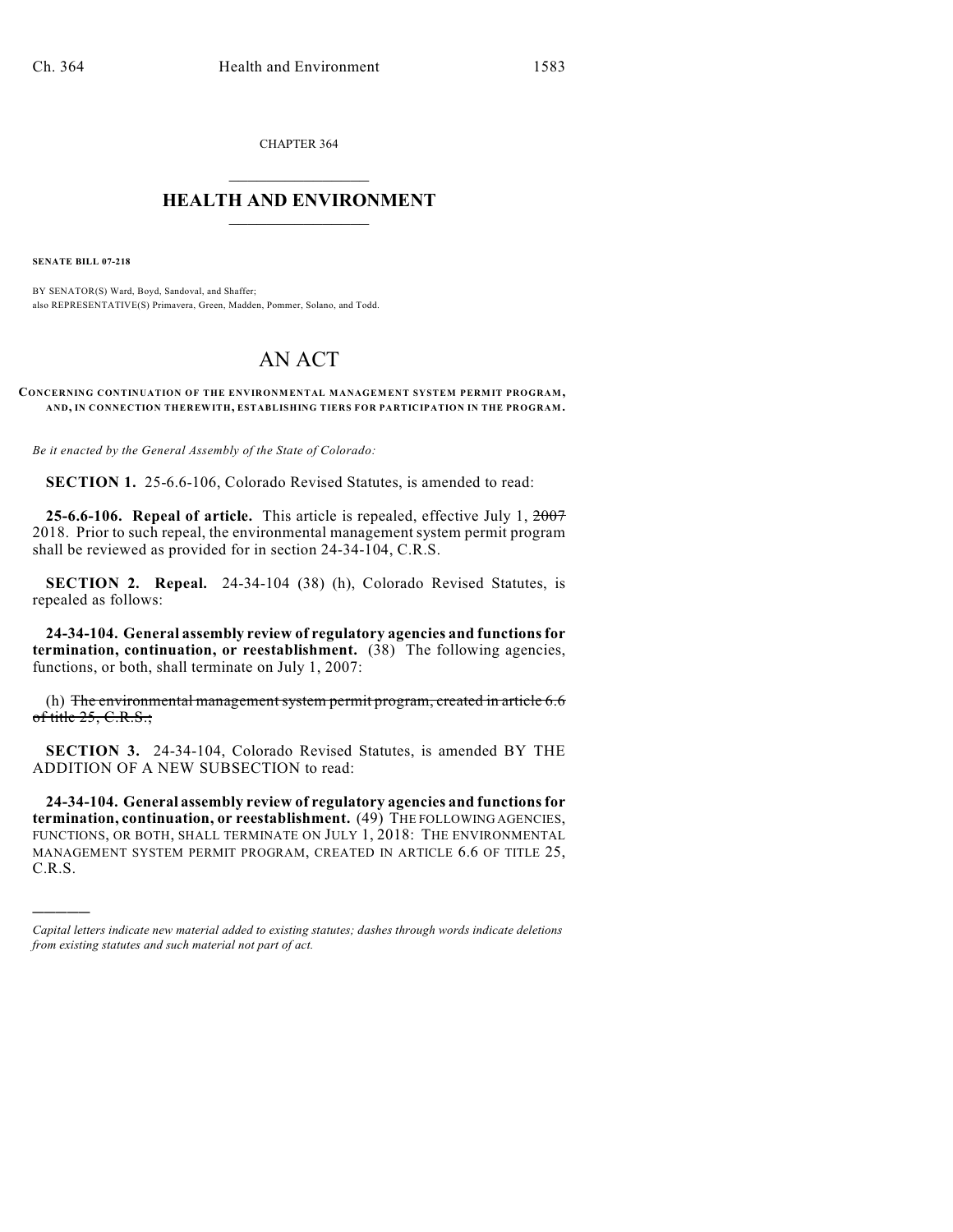**SECTION 4.** 25-6.6-104 (4), Colorado Revised Statutes, is amended to read:

**25-6.6-104. Powers and duties of the department - rules.** (4) (a) The departmentshall establish the minimum criteria that an entity shall meet in order for the entity to be considered for participation in the program. Such criteria shall include, but not be limited to, an identified number of years with no serious environmental civil noncompliance, an identified number of years without any environmental criminal noncompliance, and a demonstration that the participating entity is an environmental leader in Colorado. AN ENTITY MAY APPLY TO PARTICIPATE IN THE VOLUNTARY ENVIRONMENTAL MANAGEMENT SYSTEM PERMIT PROGRAM IF THE ENTITY MEETS THE REQUIREMENTS FOR ANY OF THE FOLLOWING TIERS:

(I) PLATINUM TIER. THE DEPARTMENT SHALL ESTABLISH THE CRITERIA FOR THE PLATINUM TIER BY RULE, WHICH CRITERIA SHALL BE MORE STRINGENT THAN THE GOLD TIER CRITERIA AND SHALL INCLUDE THAT THE ENTITY HAS ASSISTED THE DEPARTMENT IN DEVELOPING PROPOSALS FOR STREAMLINING ENVIRONMENTAL REQUIREMENTS AND EASING THE REGULATORY BURDEN ON BUSINESSES OF ENVIRONMENTAL COMPLIANCE.

(II) GOLD TIER. THE CRITERIA ARE AS FOLLOWS:

(A) THE ENTITY HAS NO SERIOUS VIOLATIONS OF APPLICABLE LOCAL, STATE, OR FEDERAL ENVIRONMENTAL REQUIREMENTS OR ENVIRONMENTAL PERMITS FOR A PERIOD OF THREE YEARS PRIOR TO THE DATE OF SUBMISSION OF THE APPLICATION FOR PARTICIPATION IN THE PROGRAM;

(B) THE ENTITY HAS NO CONVICTIONS OR OUT-OF-COURT SETTLEMENTS OF FORMAL CHARGES OF A CRIMINAL VIOLATION OF AN ENVIRONMENTAL REQUIREMENT OR ENVIRONMENTAL PERMIT WITHIN A FIVE-YEAR PERIOD PRIOR TO THE DATE OF SUBMISSION OF THE APPLICATION FOR PARTICIPATION IN THE PROGRAM; AND

(C) THE ENTITY HAS NOT ENTERED INTO A SETTLEMENT AGREEMENT AND NO COMPLIANCE OR CONSENT ORDER HAS BEEN ISSUED FOR A SERIOUS VIOLATION OF AN ENVIRONMENTAL REQUIREMENT OR ENVIRONMENTAL PERMIT FOR THREE YEARS PRIOR TO THE DATE OF SUBMISSION OF THE APPLICATION FOR PARTICIPATION IN THE PROGRAM;

(III) SILVER TIER. THE CRITERIA ARE AS FOLLOWS:

(A) THE ENTITY HAS NO SERIOUS VIOLATIONS OF APPLICABLE LOCAL, STATE, OR FEDERAL ENVIRONMENTAL REQUIREMENTS OR ENVIRONMENTAL PERMITS FOR A PERIOD OF ONE YEAR PRIOR TO THE DATE OF SUBMISSION OF THE APPLICATION FOR PARTICIPATION IN THE PROGRAM;

(B) THE ENTITY HAS NO CONVICTIONS OR OUT-OF-COURT SETTLEMENTS OF FORMAL CHARGES OF A CRIMINAL VIOLATION OF AN ENVIRONMENTAL REQUIREMENT OR ENVIRONMENTAL PERMIT WITHIN A TWO-YEAR PERIOD PRIOR TO THE DATE OF SUBMISSION OF THE APPLICATION FOR PARTICIPATION IN THE PROGRAM;